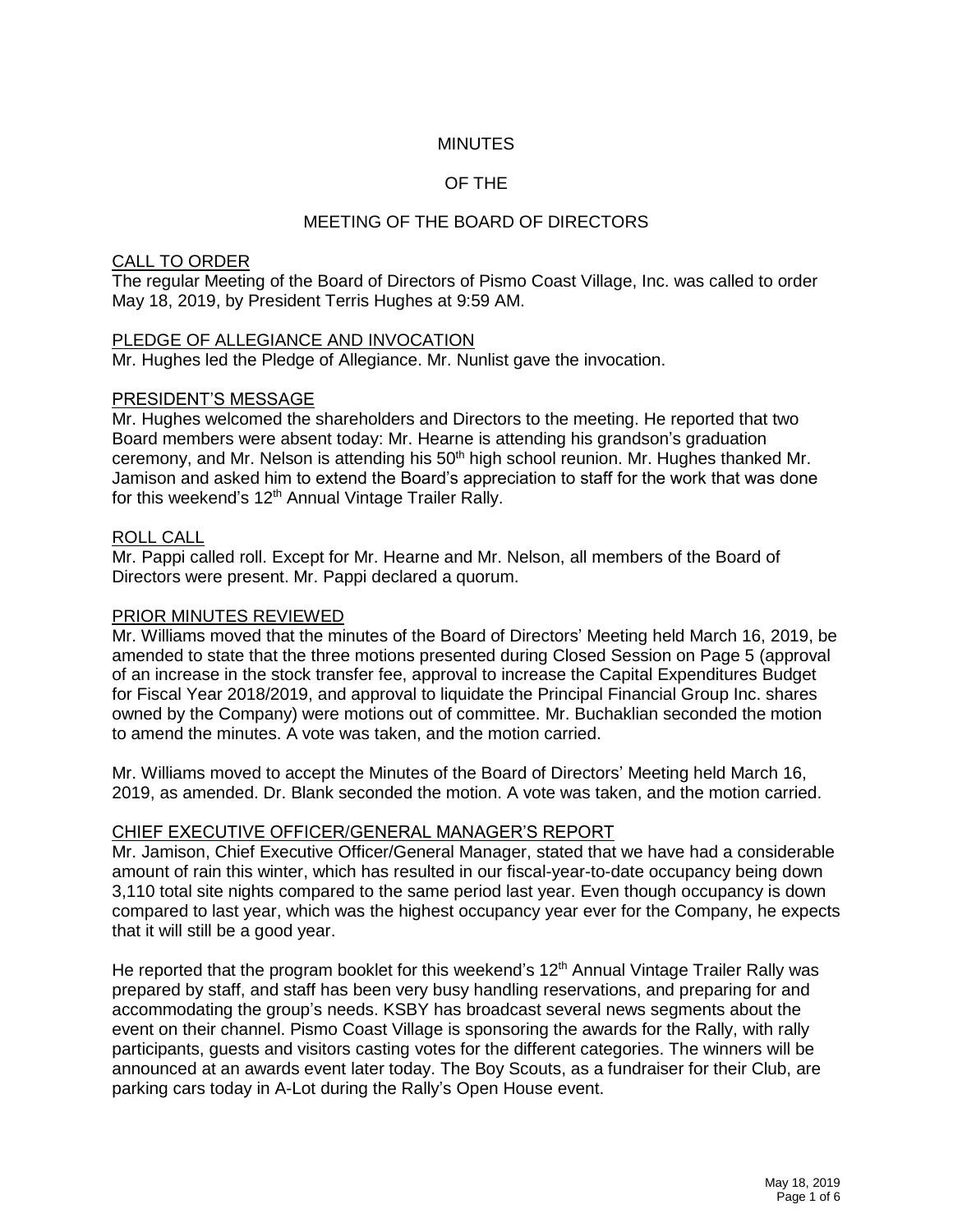Mr. Jamison provided an update on the new RV Shop project in Oceano, stating that the project is almost halfway done. The building shell is almost finished. The primary contractor on the project has temporarily pulled off the job to allow the windows to be installed by another contractor. The siding for the building should be completed by the end of May. The electrician is currently working at the job site and the company that will install the fire sprinkler system will start work next week. The carpenter will begin constructing the stairwell and mezzanine at the end of the month.

He reported on the City of Pismo Beach's new sewer lift station in A-Lot, stating that the project is getting close to having the construction area reduced. The contractor has had containers and large equipment at the site to collect groundwater, etc. These items were removed a few days ago. The contractor is about two months away from completing the project, which will include connecting Pismo Coast Village's sewer system with the new system sometime in the next few weeks. During the connection process, which will require our sewer system to be shut off, it will require having a pumper truck on standby. Once the lift station is finished, new fencing will be built along the front of A-Lot.

Next week, Storage Lots A, B and E will be treated with dust-control product to reduce the debris that becomes airborne when our trucks drive through the lots. Following that, we will schedule the same work in Lots C, D and K.

Mr. Jamison reviewed the upgrades to the Resort's surveillance camera system. Installation of the posts and electrical wiring was completed and the backhaul equipment has been mounted for the next phase. In the next two weeks, we expect to have the cameras installed. Phase Three, which will add five or six more cameras to the system, is planned for next fiscal year.

The Good Sam representatives were in the Resort for their annual inspection of our facilities a few weeks ago, and Mr. Jamison was pleased to report that there were no changes in our ratings with them. The new edition of the AGS Visitors Guide has arrived and is being distributed to guests at check-in. Shareholder Lynn Pass is responsible for taking the photo of the Pismo Beach sunset that was used as the cover for this year's guide.

Mr. Jamison reported that, several weeks ago, we were contacted by a coordinator from the Missouri/Kansas office of the Make-A-Wish Foundation, on behalf of a young woman whose wish is to do an RV road trip to Pismo Beach. He contacted the coordinator and has offered to have Pismo Coast Village host the family of five's stay at our Resort during the first week of June. He has also been working to set up donations for other local attractions and activities to enhance the young woman's visit to our area.

### EXECUTIVE AND PERSONNEL & COMPENSATION/BENEFITS COMMITTEE REPORT

Mr. Pappi, acting Secretary for the Personnel and Compensation/Benefits Committee, reported that there was a joint meeting held yesterday with the Executive Committee. Except for Mr. Nelson, all committee members were present. Mr. Jamison attended the meeting and provided an update on the status of the Resort and activities. The Committee also discussed housekeeping topics in preparation for today's Board meeting.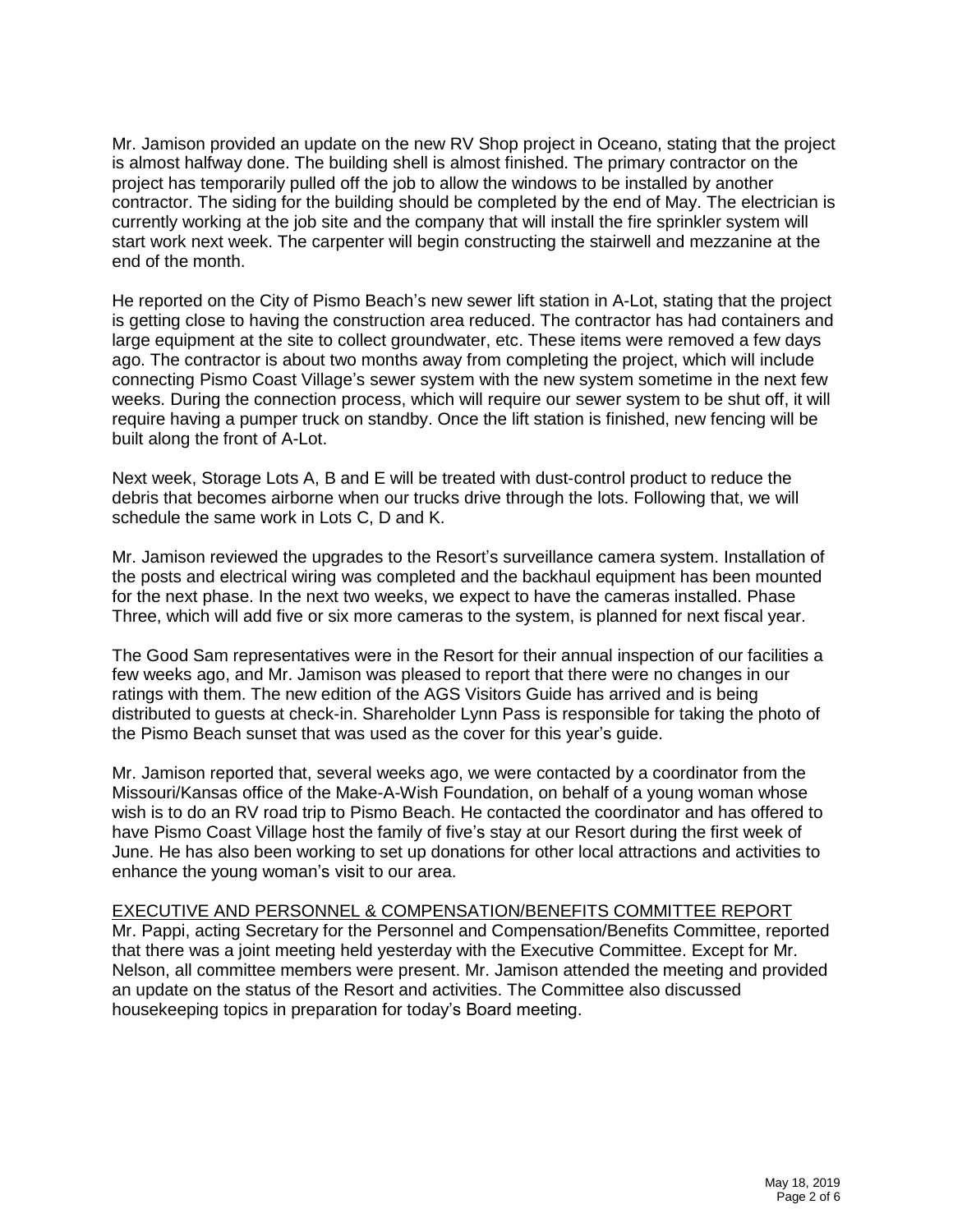# FINANCE COMMITTEE REPORT

Mr. Hardesty, Chair of the Finance Committee, reported that the Committee met this morning. All committee members were present, with Mr. Hughes and Mr. Jamison also attending. The Committee reviewed the financial statement for April 2019, and Mr. Jamison gave explanations on the unique items. The Committee reviewed the status of Fiscal Year 2018/2019 Capital Projects, which primarily consists of the new RV Shop, the financial status of the RV Shop project and its estimated cost. Also reviewed were the first drafts of the Operating and Capital Expenditures Budgets for Fiscal Year 2019/2020.

### OPERATIONS COMMITTEE REPORT

Mr. Enns, Chair, said that the Operations Committee met this morning; all committee members were present. He reported that the Committee finalized the verbiage for the three-share rule and other changes for the 2020 Shareholder Information Manual/Calendar. The Committee reviewed guest comments from the car pass comments and the online survey and discussed agenda items for their next committee meeting.

### AUDIT COMMITTEE REPORT

Mrs. King, Chair, said the Committee met yesterday. Except for Mr. Hearne, all Committee members were present. Mr. Hughes, Reservations Supervisor Darrell Sisk, and Accounting Manager Kitty Karstetter also attended the meeting. The focus of discussion at the meeting pertained to the system for advance reservations, and the Committee had a suggestion for a three-step plan to be tried as a different procedure for addressing adjustments at month end.

# ENVIRONMENTAL, HEALTH & SAFETY ADVISORY COMMITTEE REPORT

Mr. Skaggs, Chair, reported that the Committee met yesterday. Except for Mr. Buchaklian, all Committee members were present. Also present were Mr. Hughes and Operations Manager Charles Amian. At the meeting, Mr. Amian gave an update on health and safety of guests and employees. There were no injuries to employees since the Committee's last meeting, however, there were minor injuries to guests, which were reviewed. The Committee interviewed Lynn from the Trailer Movers Department, who provided the Committee with some suggestions on improving safety for our truck drivers and the storage lots. Mr. Amian distributed the Company's Tsunami Evacuation Plan, which the Committee reviewed; they had no recommended changes. At a future meeting, the Committee would like to meet with a representative from Pismo Beach CalFire to discuss some items, which may include the Resort's emergency evacuation plan. Mr. Amian provided the Committee with his update on the List of Advisories. Mr. Skaggs expressed his appreciation for Mr. Amian arranging to have golf carts available for the Committee to conduct their tour of the Resort to further update the List of Advisories.

# NOMINATING COMMITTEE REPORT

Mr. Nunlist, who was substituting for Mr. Hearne, Nominating Committee Chair, said that the Committee met yesterday. Except for Mr. Hearne, all Committee members were present. The Committee discussed the applicants scheduled for interviews later this year, possible revisions to form letters that are sent to candidates, and the Active Board Application Packet Log Report.

# SHAREHOLDERS' COMMENTS

E. Anne Julian stated that she has been a shareholder since 1988, and, since making her RV her permanent home, she has been fortunate to stay in the Resort approximately four months during each of the last three years. She commented that every member of the staff that she has dealt with has been wonderful. She also stated she would love to be in the Resort fulltime, however, she does not want the policy limiting the amount of time that a shareholder can be in the Resort to change from what it is currently. She feels that having sites occupied by full-time residents could negatively impact the visual appearance and atmosphere of our Resort.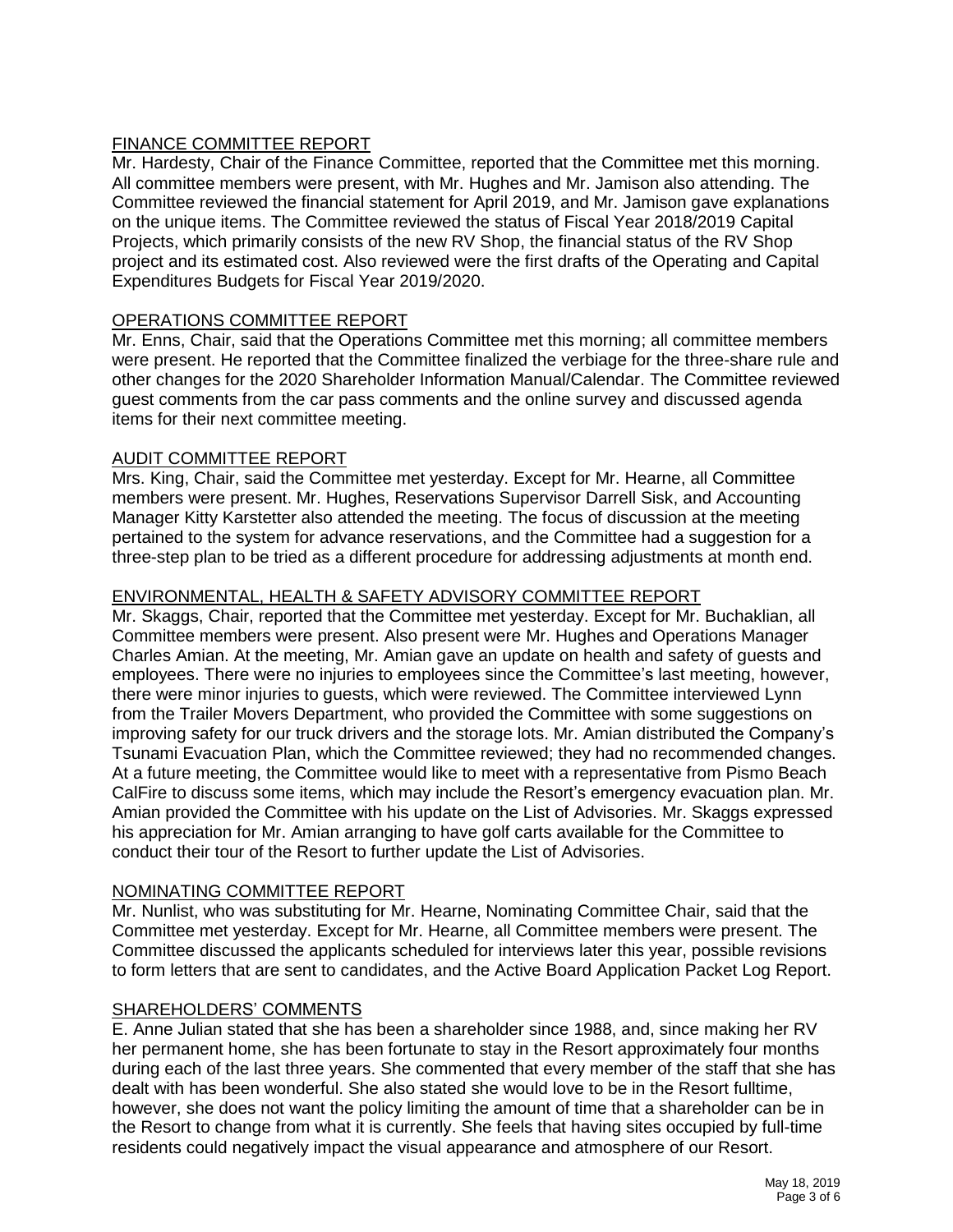Denise Roberts commented that she is enjoying all the new plantings and flowers in the Resort, and everything is gorgeous.

Steven Jackson asked about the results of operations for the second quarter of the fiscal year, commenting that first quarter was not stellar, with a decline in revenue and a 6% increase in costs. Mr. Jamison responded that one of the main reasons for the increase in costs during that quarter was that there was an \$80,000 expense for doing road sealing on half of the roads in the Resort. Mr. Jamison also stated that the most recent detailed reporting of the Company's financial status would be available in our quarterly and annual reports posted on the Securities and Exchange Commission website, www.sec.gov, or on www.pismocoastvillage.com.

Mr. Hughes recessed the meeting at 10:29 AM, asking the shareholders to leave the meeting room. He reconvened the meeting in Closed Session at 10:45 AM.

#### FINANCE COMMITTEE REPORT

The Finance Committee recommended, Mr. Hardesty moved, and the Board unanimously approved the following resolution:

### **RESOLUTION # 1232/1211**

Resolved to increase the nightly site fees by \$5 per night, with the nightly site fee rate being based on a maximum of eight (8) people per site, effective January 1, 2020.

Site Fees Non-Prime Weekday (Sun. – Thurs.) \$59 per night, plus tax Non-Prime Weekend (Fri. & Sat.) \$63 per night, plus tax Prime Time **Example 2018** 2019 12:30 Prime Time 369 per night, plus tax Summer Prime  $\sim$  \$76 per night, plus tax Group Rates (10 or more RVs)

Winter Non-Prime \$2 discount on the appropriate nightly rate

### OPERATIONS COMMITTEE REPORT

Mr. Enns, Chair, distributed materials pertaining to the Operations Committee's recommended changes to the draft of the 2020 Annual Shareholders Information Manual/Calendar. He brought up the issue of shareholders, who already own the maximum of three shares in their name, that have the intention of purchasing more shares by putting them in other family members' names, and then being listed on the Certificate of Family Form to allow additional share time usage. Mr. Enns then reviewed each of the Committee's recommendations, the reason for the change, with discussion following the presenting of the items. The recommended changes are:

SHAREHOLDER BENEFITS/POLICIES heading, immediately following Paragraph 1, addition of the following verbiage: *The PCV Bylaws state in Article 7.5.1, "no shareholder may own more than three (3) shares of the Company's common stock." Shareholder shall have their name on no more than three (3) shares, either as a shareholder or as a family member on the Certificate of Family use form.*

SHAREHOLDER BENEFITS/POLICIES heading, Paragraph 5, would be amended to read: *Shareholders can neither transfer free time to other shareholders for any consideration, or as a gift, not solicit free time from other shareholders. Violators will have their RVs removed from the Resort.*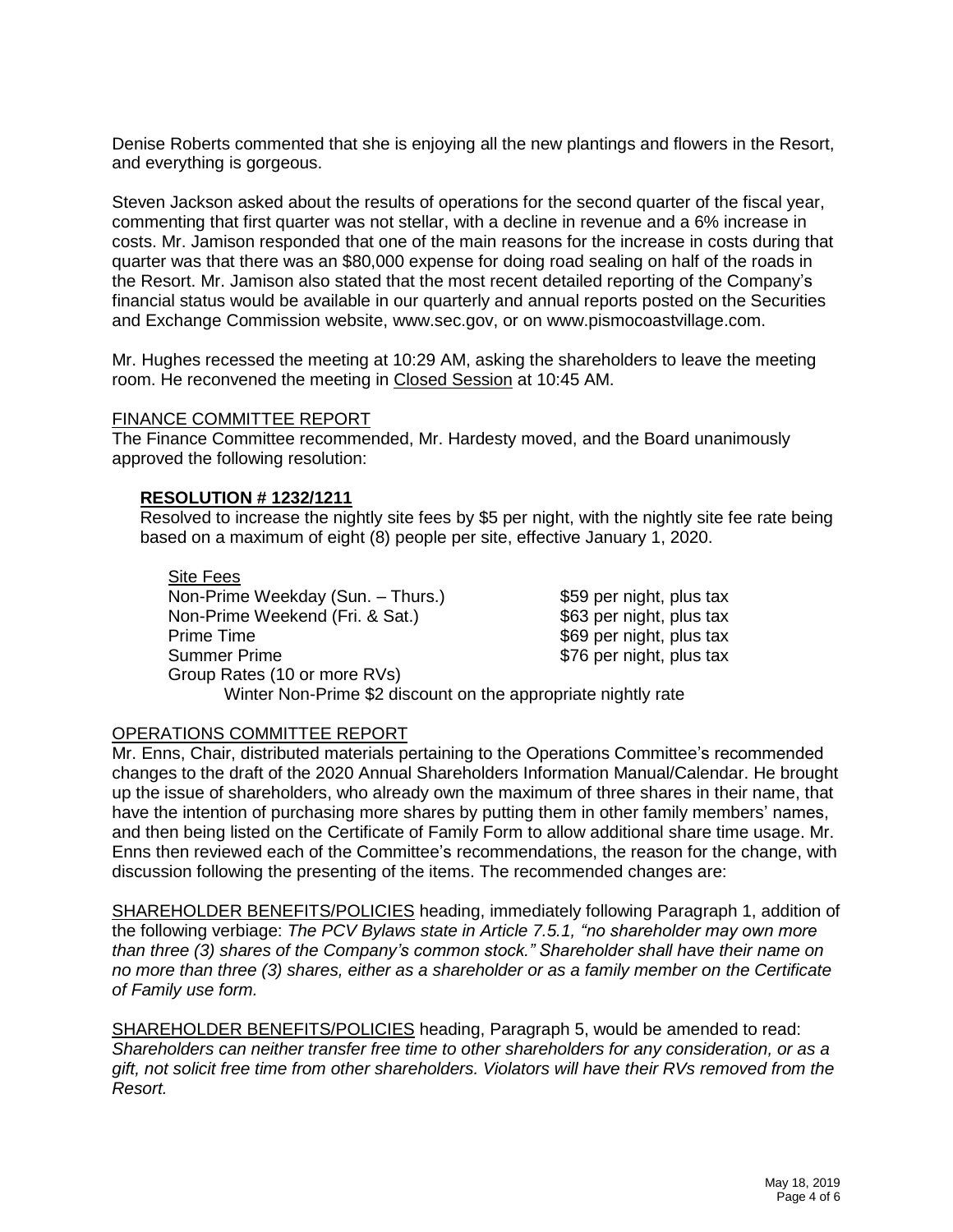SITE USE/RESERVATIONS heading, Paragraph 19, would be amended to read: *Shareholders with trailers in storage who fail to cancel their reservation before the trailer has been spotted, or who are "no-shows", will be billed the spotting fee for their trailer.*

GUEST SAFETY heading, Paragraph 2, would be amended to read: *The use of SKATES, SKATEBOARDS, LONGBOARDS, ROLLER BLADES, GAS-POWERED SCOOTERS, and HOVERBOARDS is strictly forbidden in the Resort. Bicycles and scooters may be ridden on the streets only. They are not allowed on walkways, access ramps, sidewalks or the Square area.*

GUEST SAFETY heading, Paragraph 3, would be amended to read: *No double-riding on any bike, scooter, or electric scooters is allowed in the Resort. Parents or Guardians are responsible for supervising the use of helmets or other safety equipment riders need to wear.*

SERVICE AND HOURS OF OPERATION HEADING, Swimming Pool data, would be amended to read*: Children under 14 years of age must be accompanied by an adult.*

The Operations Committee recommended, and Mr. Enns moved, that the Board adopt these changes to the 2020 Shareholders Information Manual/Calendar. A vote was taken. The motion carried, with one negative vote being cast.

Mr. Enns then presented a proposed change to the 2020 Shareholders Information Manual/Calendar pertaining to the information published under the PETS heading. The information would be amended to read: *\* All pets outside of RVs must be kept on leashes (maximum of six (6) feet in length) and under control at all times. All pets are to be kept inside at night and are never to be left unattended. Pets are prohibited in the Resort's restrooms, showers, pool area, playgrounds, and buildings. \* Three (3) quiet, well-mannered pets are allowed per site. Pet enclosures are not allowed on the grass. All pets must be licensed and vaccinations current. While PCV considers itself a pet-friendly environment, all pet owners with pets that exhibit aggressive, potentially dangerous, or uncontrolled behavior, including personal injury or property damage, risk removal and forfeiture of time or monies. Pismo Coast Village management has sole discretion when any determination is made. \* All pet owners upon registration sign an acknowledgement that they are to follow all the resort rules including maintaining control of their pets and cleaning up. Pet waste bags are located throughout the Resort for your convenience. By California law you are strictly liable for injuries caused by your pet. Loose animals will be turned over to the SPCA or other authority.*

The Operations Committee recommended, and Mr. Enns moved, that the Board adopt the changes to the Pets rule published in the 2020 Shareholders Information Manual/Calendar. A vote was taken, and the motion carried.

### STOCK REPORT

Mr. Pappi reported that he and Mr. Jamison, Assistant Corporate Secretary, had been in communication regarding the stock transfers shown on the Stock Transfers List dated May 18, 2019, and these transfers have met the criteria for changing ownership and have been approved for transfer.

### 401(k) PLAN

Mr. Williams moved, Mr. Plumley seconded, and the Board unanimously passed the following resolution: